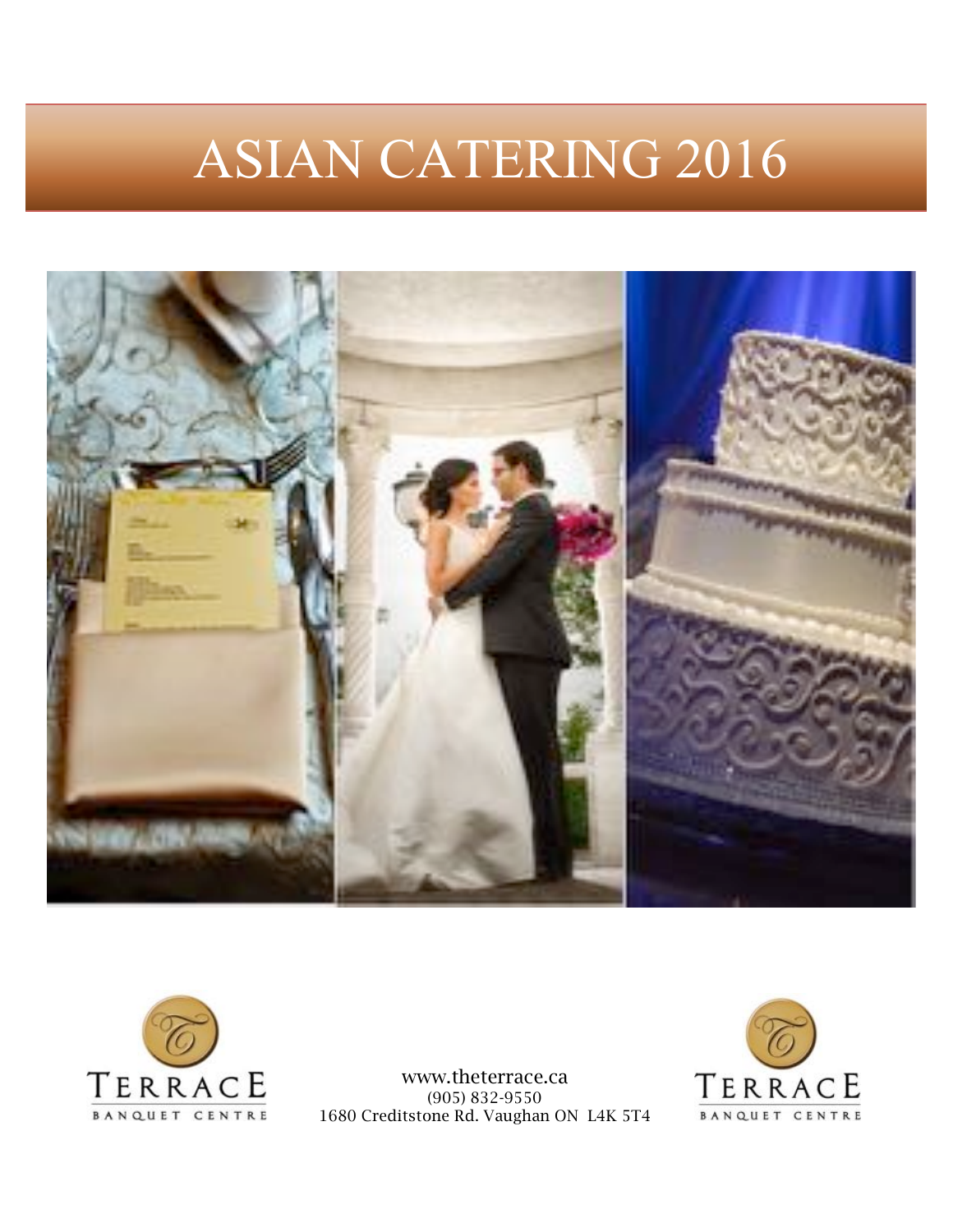### ASIAN%CATERING **2016**

#### **THE COMPLETE PACKAGE**

Assorted Hors D'Oeuvres (choice of five) (Serviced by Caterer) Sparkling Wine Toast Hall Rental (as listed below) House Red and White Wine Per Table Full Premium Bar Sweet Table

#### **PREFERRED CATERERS**

**Rovey Service Group Inc** Harvey Tam Tel: 416.817.8976 or 416.230.8976 Email: rovey@rogers.com

#### **Grand Catering**

Jacky Young Tel: 416.419.6616 Email: jackyyoung16@yahoo.ca

#### **VENUE RENTAL ONLY Hall Rental From 5pm to 1am Includes**:

Setup of Tables, Chairs and Buffets (if required) Setup of table top with China, Silverware and Glassware 120" round Table Cloths and Napkins Microphone and Podium Private Bridal Suite 16" High Staging for Head Table Complimentary Coatcheck (if required) Free onsite Parking

#### **Audio Visual Services**

Room Rental Packages do not include in-house sound, lighting or audio/visual equipment Rental of the above equipment must be arranged separately. Audio hookup fees apply for outside dj's entering the facility. Please ask your sales representative for pricing

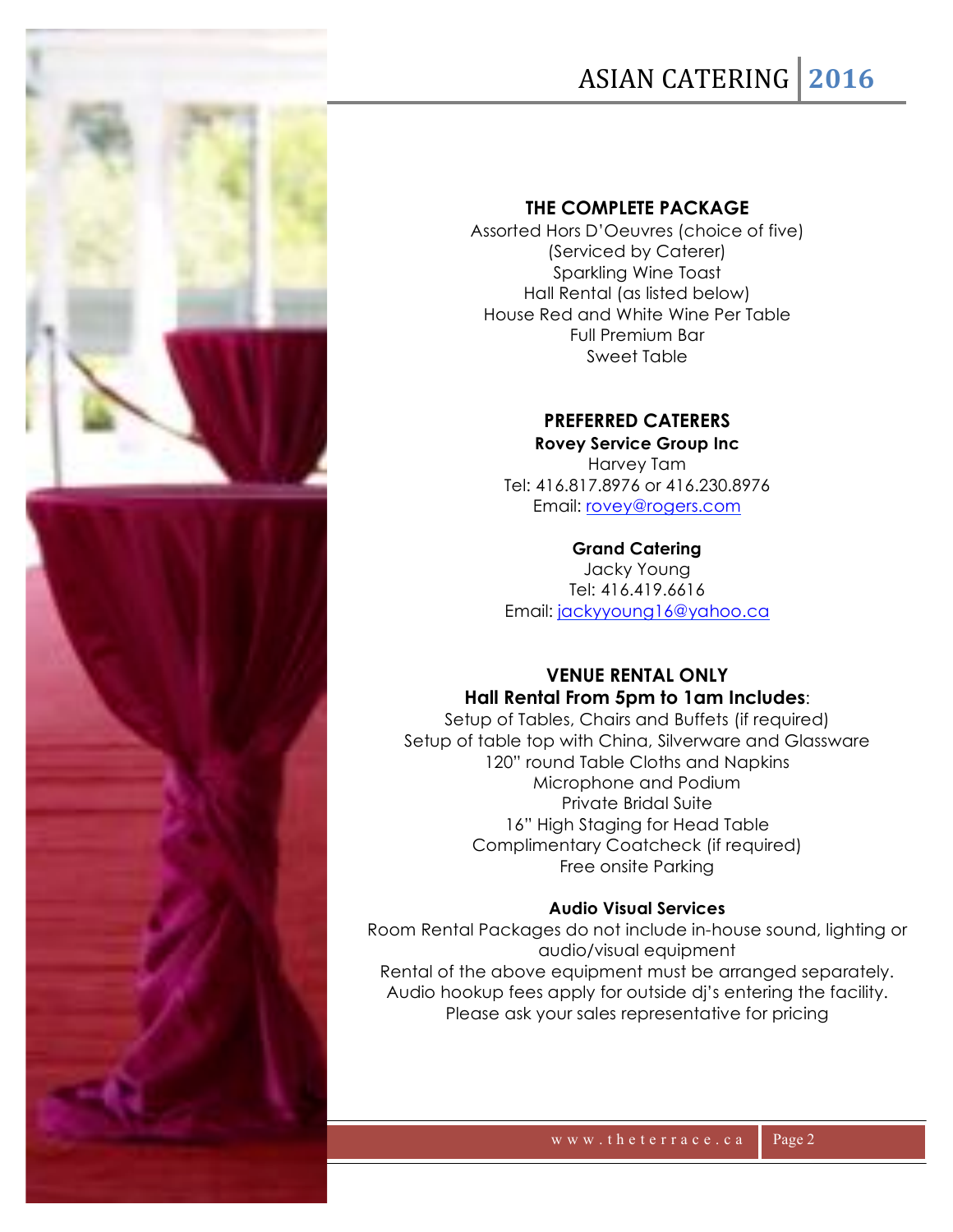

### ASIAN%CATERING **2016**

#### **Beverage Package Options Soft Bar**

Includes: Soft Drinks, Juices, Coffee and Tea

#### **Open Standard Bar**

Includes: Soft Drinks, Juices, Coffee and Tea, Rye, Rum, Gin, Vodka, Scotch Whiskey, Brandy Domestic Beers, Red and White Wine per Table

**Open Premium Bar** JW Black Label, Crown Royal, Grey Goose, Heineken & Corona Plus Standard Bar Items

#### **Client Providing Liquor**

Includes: Soft Drinks, Juices, Coffee and Tea, Bar Mixes and Corkage Fees Bartender (1 bartender for every 150 guests) Additional Bartenders are Available A liquor permit (SOP) must be obtained from the LCBO And presented to the venue one week prior to the event

> **Enhancements** Sparkling Wine for Toasting Red & White House Wine

#### NOV-APRIL (OFF SEASON) 30% DISCOUNT ON ALL ROOM RENTAL RATES

#### *HORS D'OEUVRE SELECTIONS HOT SELECTIONS*

Asiago, Sun Dried Tomato & Pesto Mini Pizzas Stuffed Mushroom Caps Crisp Vegetable Spring Rolls with Plum Sauce Phyllo Triangles filled with Spinach & Feta Cheese Assorted Arrancini (Rice Balls) Beef Skewers with Satay Sauce Chicken Skewers with Satay Sauce Tempura Shrimp with Soya Dipping Sauce

#### *COLD SELECTIONS* **Bruschetta**

Focaccia Toast with Bocconcini, Prosciutto & Basil Grilled Portobello Canapé with Goat Cheese and Sun Dried Tomatoes California Rolls with Avocado & Peppers Grilled Vegetable Wraps Cucumber Cups Filled with Crab, Salmon or Tuna Mousse Chilled Shrimp with Cocktail Sauce Smoked Salmon Canapé with Red Onions, Capers & Cream Cheese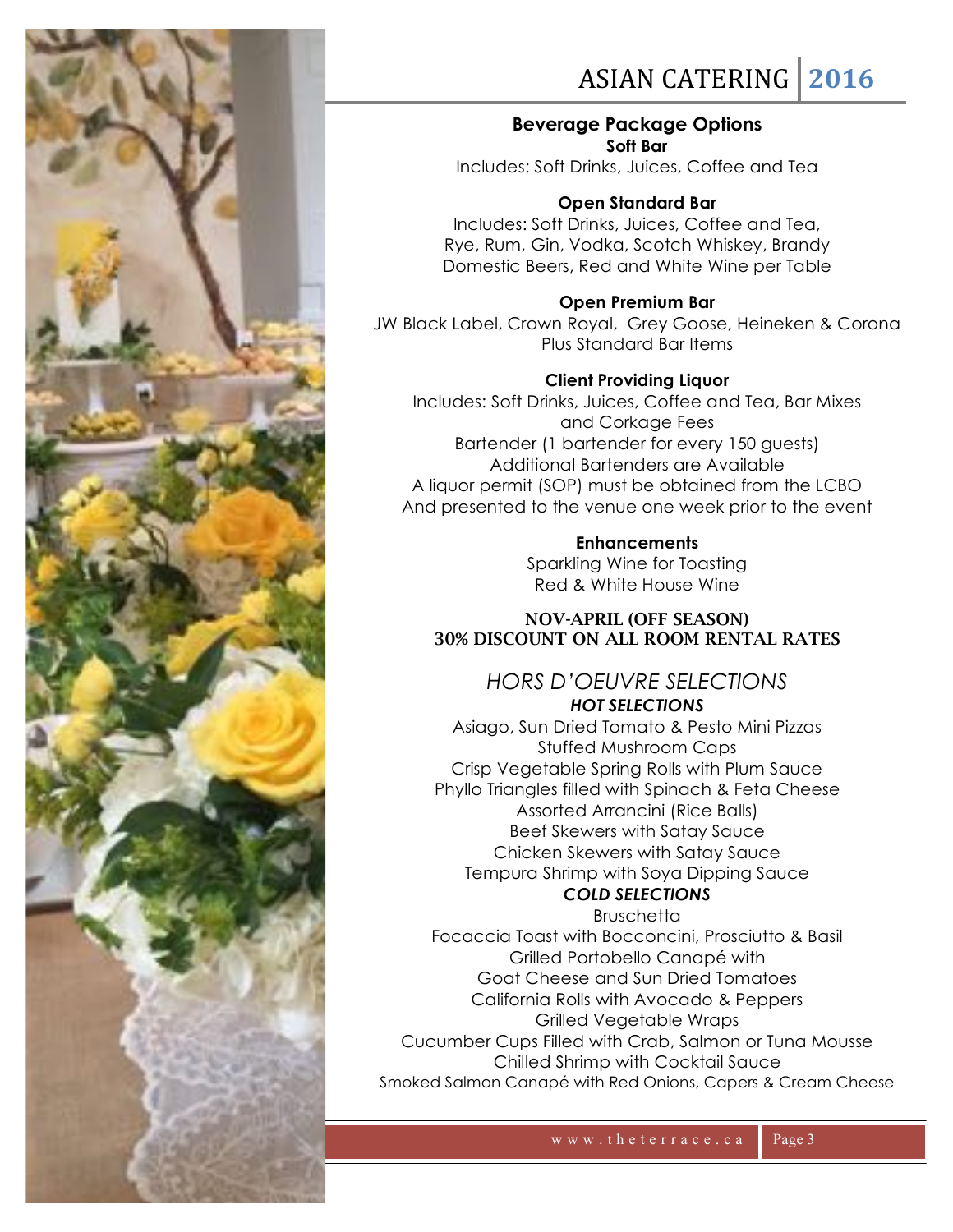

### ASIAN%CATERING **2016**

#### *DESSERT STATIONS*

**Sweet Table** Assorted Cakes, Tortes and Flans, French Pastries,

Seasonal Fresh Fruit, Coffee/Tea Station

**Sweet Panini Bar** Freshly Grilled Pound Cake filled with Peanut Butter & Bananas, Strawberries & Nutella

**Apple Crumble** Flambéed Apples with Cinnamon and Brown Sugar Topped with Granola, Sliced Almonds and French Vanilla Ice Cream

**Belgian Waffles** Freshly-made Mini Waffles Served with French Vanilla Ice Cream and Mixed Berry Sauces

> **Chocolate Fountain** Strawberries, Melon, Pineapple, Marshmallows, With Milk Chocolate

**Gelato Bar** 3 Flavors of Ice Cream with Mini Cones

**Fresh Fruit**  Assorted Seasonal and Tropical Fruit

*LATE NIGHT SAVOURY STATIONS* **Poutine**

New York Style Fries with Cheese Curds and Gravy

**Sliders**

Mini Burgers with Buns and Assorted Condiments

**Pizza** Thin Crust Pizza with Assorted Toppings

#### **Fish Tacos**

Crispy tempura fried fish served with fresh guacamole, coleslaw, wasabi mayo and fresh lime in a flour tortilla